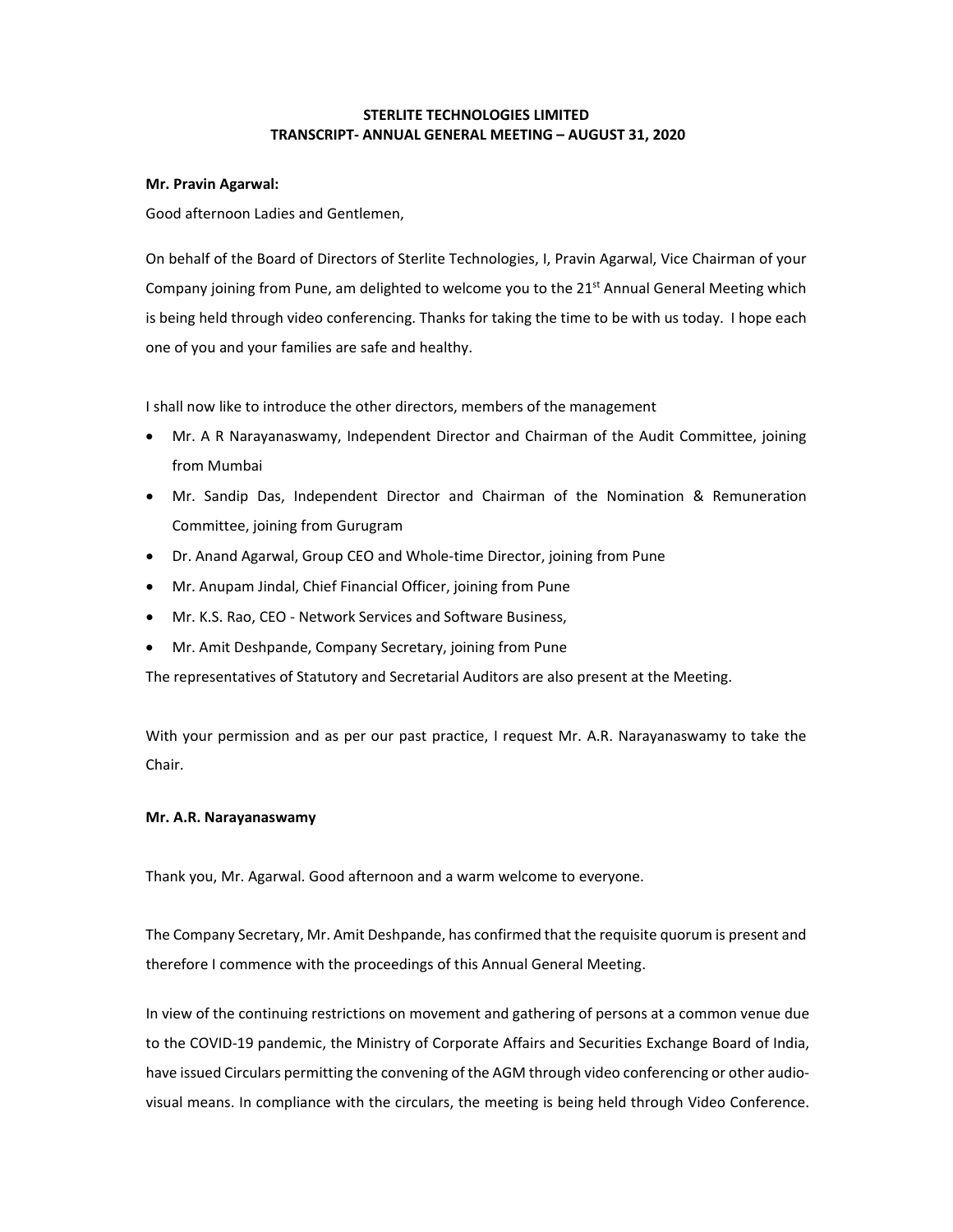Your Company has made all efforts under the circumstances, to enable shareholders to participate through VC and vote on the items being considered in the AGM.

The facility of joining the AGM has been made available on a first-come-first-served basis. All shareholders who have joined the AGM have, by default, been placed on mute mode, to avoid any disturbances and ensure a smooth and seamless conduct of the AGM. Speaker shareholders who have registered themselves as mentioned in the Notice, will be provided audio & video access by the Moderator, once their name is called out for speaking. Shareholders can call on the helpline number provided in the AGM Notice for any technical assistance that may be required during the AGM.

All the requisite statutory registers and records and all documents referred to in the Notice & the Annual Report are available for inspection up to the date of announcement of the voting results. Members seeking to inspect such documents can send an e-mail to secretarial@sterlite.com. Since the AGM is being held through video conferencing, and physical attendance of shareholders is dispensed with, there is no requirement of appointing proxies and hence the register of proxies is not required to be maintained and therefore not available for inspection.

Now I request Mr. Pravin Agarwal to address the shareholders.

#### *"Vice‐Chairman's speech"*

#### **Mr. A.R. Narayanaswamy**

Since the Notice convening this Meeting, the Directors' Report and Audited Accounts for the Financial Year 2019‐20 have already been circulated to you and have been with you for some time, with your permission may I take it as read.

There are no adverse comments in the Statutory Audit Report and Secretarial Audit report and hence the same, with your permission, are being taken as read.

I would like to state that the Company had provided facility to the shareholders to exercise their votes on the items of business given in the Notice dated May 12, 2020 through electronic voting system (remote e‐voting). The cut‐off date for determining voting rights of members entitled to participate in the e-voting process was August 24, 2020. The e-voting period remained open from 9.00 am on Friday, **28th August, 2020 at 9.00 A.M. to Sunday, 30th August 2020 at 5:00 P.M.**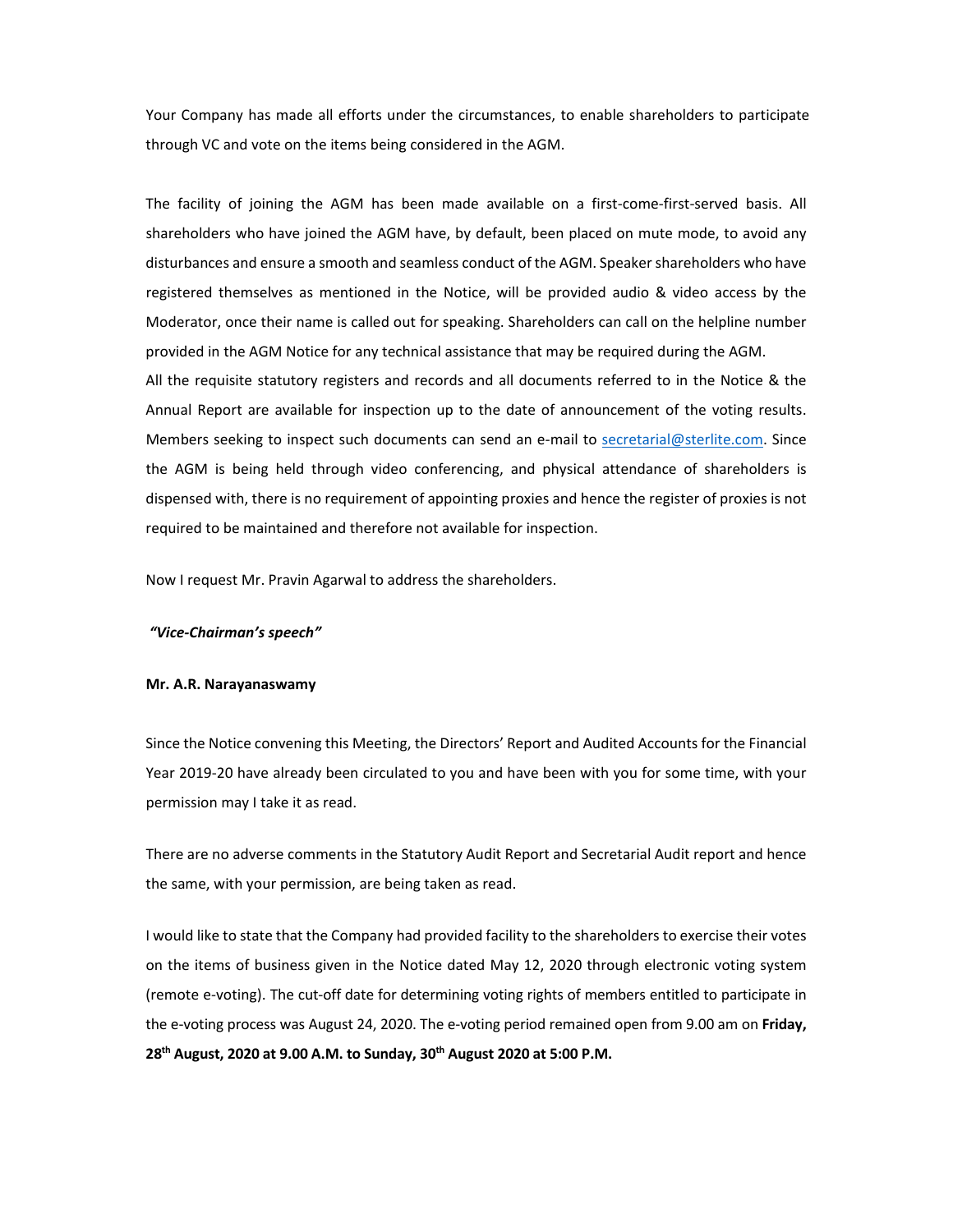The Company is providing the facility of voting by Insta poll at the AGM, which will be made available for 15 minutes after the conclusion of the meeting. A member who has already cast his vote through remote e-voting is allowed to attend AGM. However, said member would not be entitled to vote again at the AGM.

Mr. B. Narasimhan, Proprietor, BN & Associates, Practising Company Secretary has been appointed as the Scrutinizer for scrutinizing the e‐voting process as well as voting at the AGM. Mr. Narasimhan is present at this AGM.

The Scrutinizer will make a composite report of the votes cast "in favour of" or "against" the resolutions stated in the AGM notice, based on the reports generated from the remote e‐voting system and voting at AGM. Scrutinizer's Report would be made available on the Company's website and also on e‐voting website of Kfin Technologies Private Limited. The results of voting will also be submitted to BSE and NSE within 2 days of the Meeting.

The following matters have been set out in the AGM notice for members' approval:

- 1. Adoption of audited standalone and consolidated financial statements and the reports of the Board of Directors and the Auditors thereon
- 2. Declaration of dividend of Rs. 3.50/‐ per equity share for the financial year ended March 31, 2020
- 3. Re-appointment of Mr. Pratik Agarwal, who retires by rotation and being eligible, offers himself for re‐appointment
- 4. Re-appointment of Mr. Pravin Agarwal as a Whole-time Director of the Company
- 5. Re-appointment of Dr. Anand Agarwal as a Whole-time Director of the Company
- 6. Shifting of Registered office of the Company from Aurangabad to Pune
- 7. Approval of remuneration of Cost Auditor

The explanatory notes to the notice of the AGM may be referred to for the objectives and implications of these resolutions.

I will now move on to the question and answers.

The Moderator will call out the speaker shareholders' name, one at a time and will simultaneously provide him the audio and video access to ask his question. Considering the time constraints, we are limiting the time limit of three minutes per speaker.